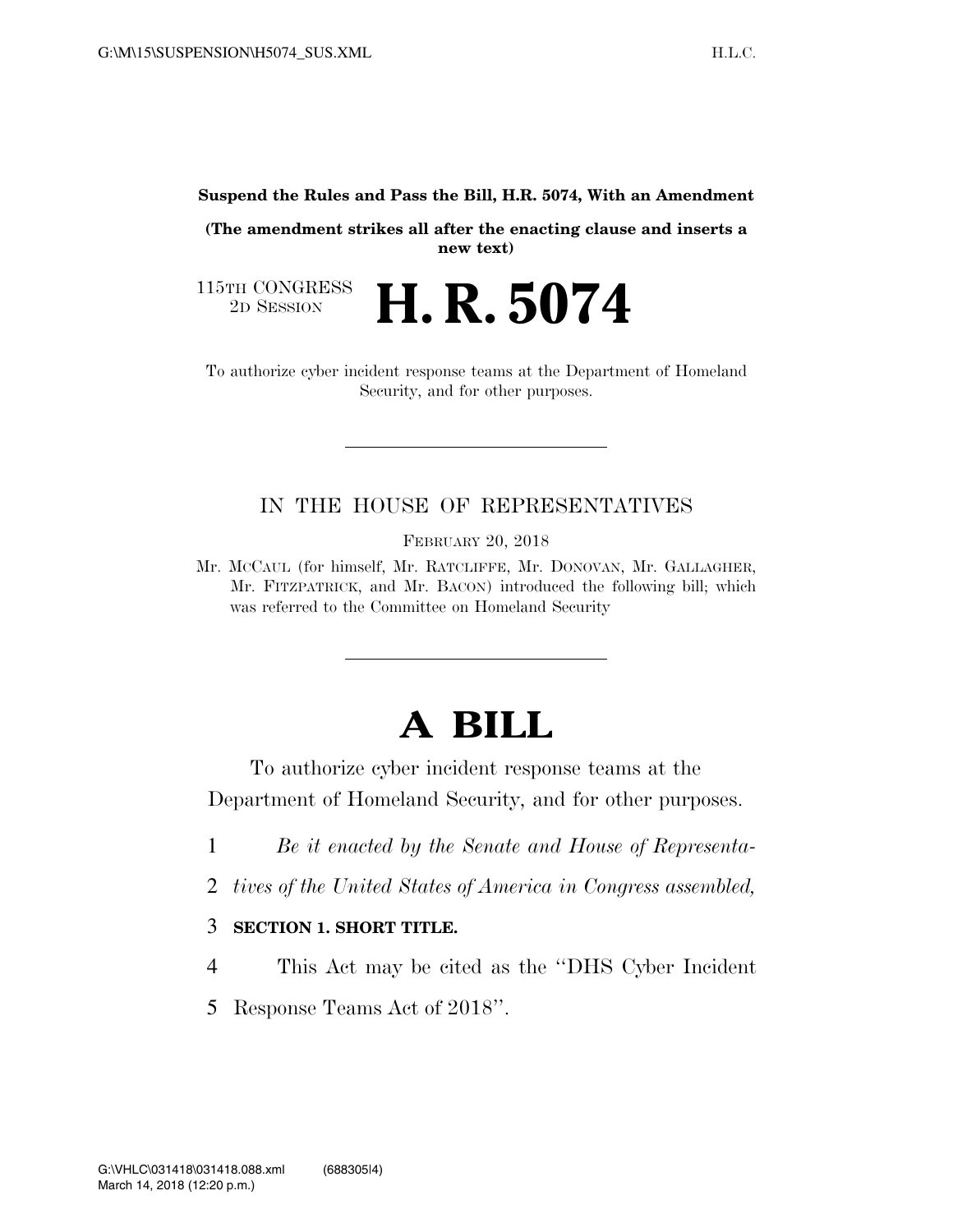| $\mathbf{1}$   | SEC. 2. DEPARTMENT OF HOMELAND SECURITY CYBER IN-      |
|----------------|--------------------------------------------------------|
| $\overline{2}$ | <b>CIDENT RESPONSE TEAMS.</b>                          |
| 3              | (a) IN GENERAL.—Section 227 of the Homeland Se-        |
| 4              | curity Act of $2002$ (6 U.S.C. 148) is amended—        |
| 5              | (1) in subsection (d)(1)(B)(iv), by inserting ",       |
| 6              | including cybersecurity specialists" after "entities"; |
| 7              | (2) by redesignating subsections (f) through           |
| 8              | (m) as subsections (g) through (n), respectively; and  |
| 9              | $(3)$ by inserting after subsection (e) the fol-       |
| 10             | lowing new subsection (f):                             |
| 11             | "(f) CYBER INCIDENT RESPONSE TEAMS.—                   |
| 12             | " $(1)$ IN GENERAL.—The Center shall maintain          |
| 13             | cyber hunt and incident response teams for the pur-    |
| 14             | pose of providing, as appropriate and upon request,    |
| 15             | assistance, including the following:                   |
| 16             | $\lq\lq$ . Assistance to asset owners and opera-       |
| 17             | tors in restoring services following a cyber inci-     |
| 18             | dent.                                                  |
| 19             | $\lq\lq$ (B) The identification of cybersecurity       |
| 20             | risk and unauthorized cyber activity.                  |
| 21             | "(C) Mitigation strategies to prevent,                 |
| 22             | deter, and protect against cybersecurity risks.        |
| 23             | $\lq\lq$ (D) Recommendations to asset owners           |
| 24             | and operators for improving overall network            |
| 25             | and control systems security to lower cybersecu-       |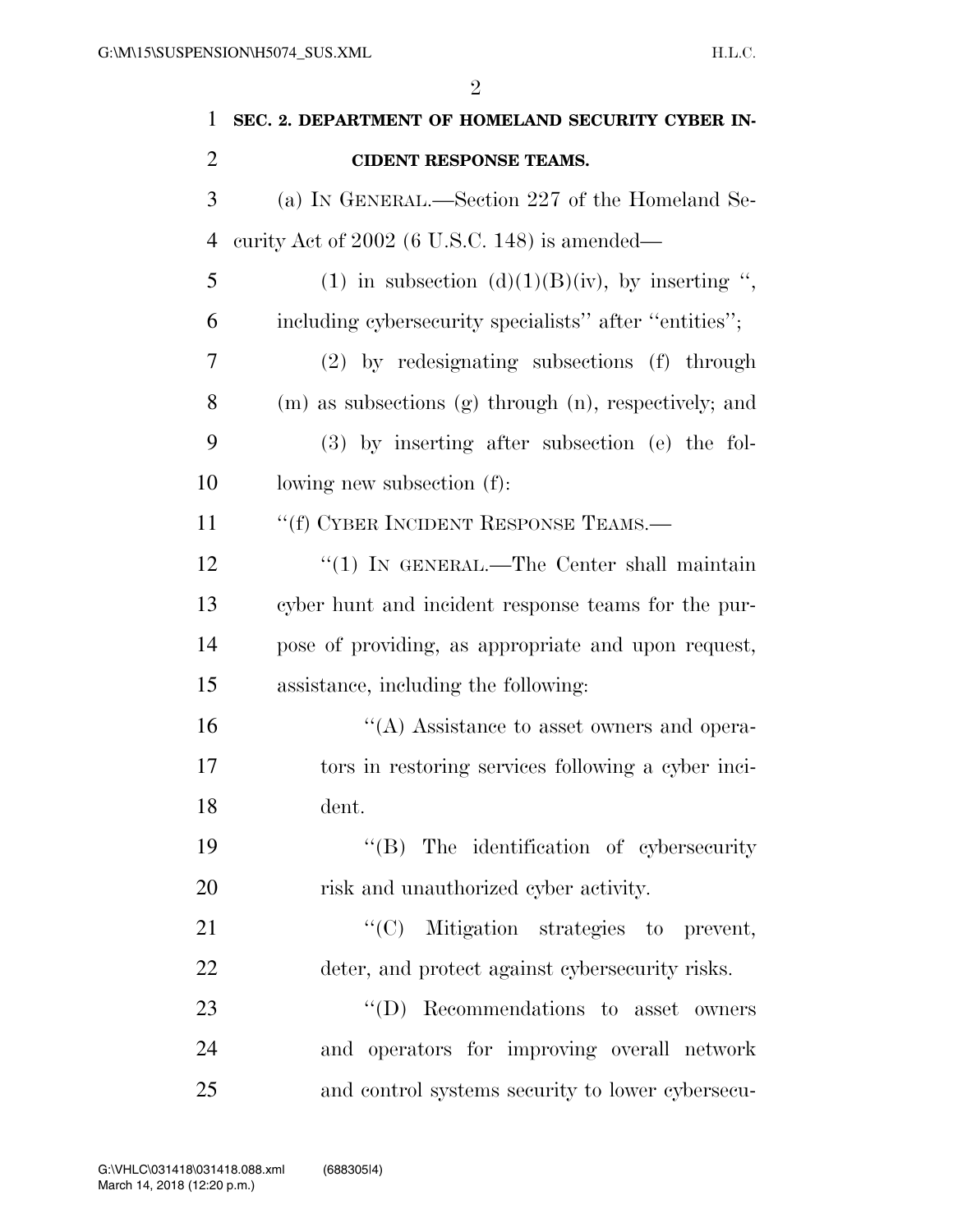| $\mathbf{1}$   | rity risks, and other recommendations, as ap-          |
|----------------|--------------------------------------------------------|
| $\overline{2}$ | propriate.                                             |
| 3              | " $(E)$ Such other capabilities as the Under           |
| $\overline{4}$ | Secretary appointed under section $103(a)(1)(H)$       |
| 5              | determines appropriate.                                |
| 6              | "(2) CYBERSECURITY SPECIALISTS.—The Sec-               |
| 7              | retary may include cybers equity specialists from the  |
| 8              | private sector on cyber hunt and incident response     |
| 9              | teams.                                                 |
| 10             | "(3) ASSOCIATED METRICS.—The Center shall              |
| 11             | continually assess and evaluate the cyber incident re- |
| 12             | sponse teams and their operations using robust         |
| 13             | metrics.                                               |
| 14             | "(4) SUBMITTAL OF INFORMATION TO CON-                  |
| 15             | GRESS.—Upon the conclusion of each of the first        |
| 16             | four fiscal years ending after the date of the enact-  |
| 17             | ment of this subsection, the Center shall submit to    |
| 18             | the Committee on Homeland Security of the House        |
| 19             | of Representatives and the Homeland Security and       |
| 20             | Governmental Affairs Committee of the Senate, in-      |
| 21             | formation on the metrics used for evaluation and as-   |
| 22             | sessment of the cyber incident response teams and      |
| 23             | operations pursuant to paragraph (3), including the    |
| 24             | resources and staffing of such cyber incident re-      |